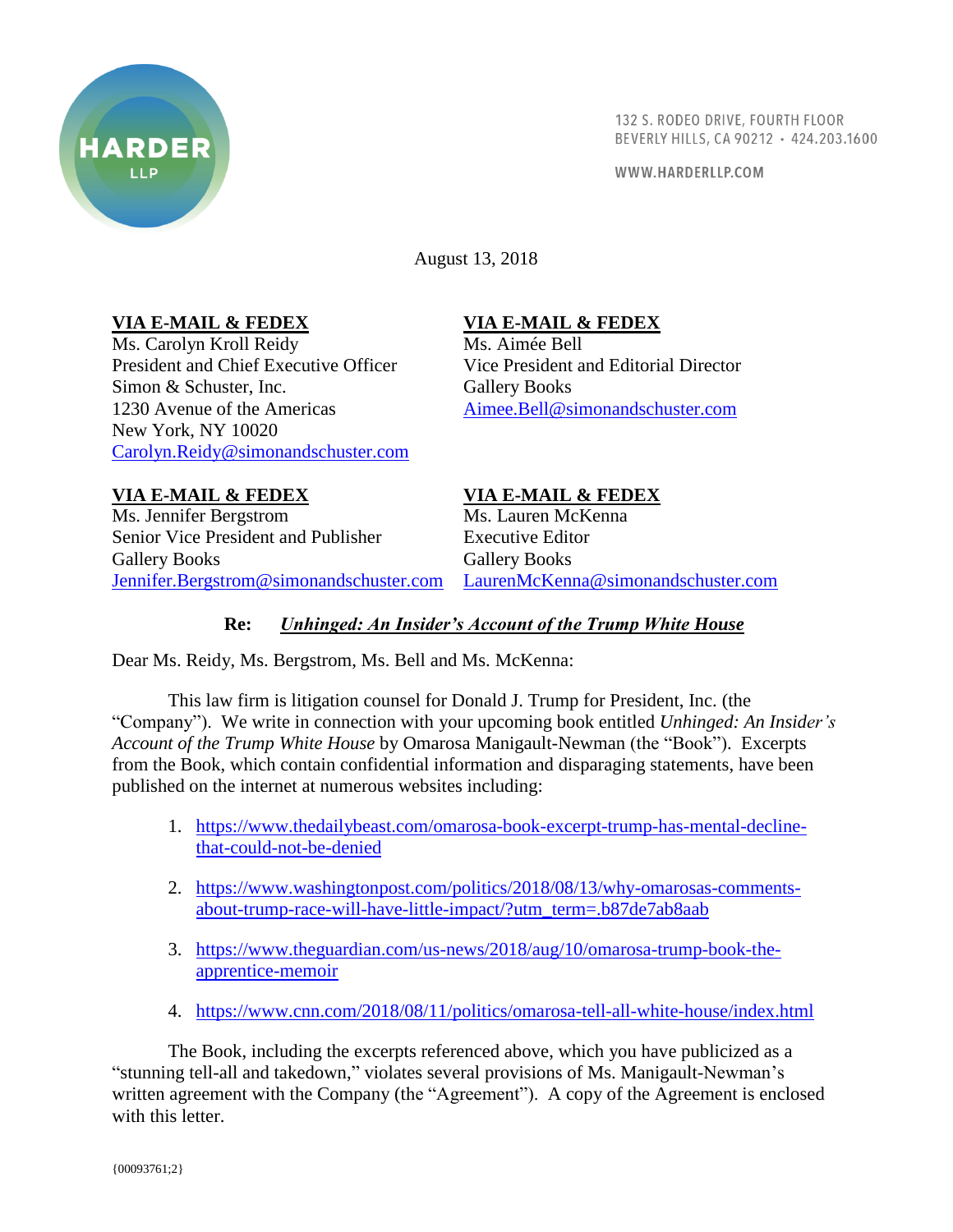Gallery Books, Simon & Schuster, Inc. August 13, 2018 Re: *Unhinged: An Insider's Account of the Trump White House* Page 2

The Agreement **prohibits Ms. Manigault-Newman from disclosing Confidential Information**, by providing, in pertinent part:

> 1. No Disclosure of Confidential Information. During the term of your service and at all times thereafter you hereby promise and agree:

> a. not to disclose, disseminate or publish, or cause to be disclosed, disseminated or published, any Confidential Information;

> b. not to assist others in obtaining, disclosing, disseminating, or publishing Confidential Information;

> c. not to use any Confidential Information in any way detrimental to the Company, Mr. Trump, any Family Member, any Trump Company or any Family Member Company;

> d. not to save, store or memorialize any Confidential Information (including, without limitation, incorporating it into any storage device, server, Internet site or retrieval system, whether electronic, cloud based, mechanical or otherwise)…

"Confidential Information" is defined in the Agreement, in part, as "all information (whether or not embodied in any media) of a private, proprietary or confidential nature or that Mr. Trump insists remain private or confidential, including, but not limited to, any information with respect to the personal life, **political affairs**, and/or business affairs of Mr. Trump or of any Family Member, including but not limited to,…meetings, conversations, notes, and other communications of Mr. Trump, any Family Member, any Trump Company or any Family Member Company. Agreement, ¶ 6.a. (emphasis added).

Paragraph 2 of the Agreement **prohibits Ms. Manigault-Newman from disparaging the Company or any of the Trump Persons as identified in the Agreement**, as follows:

> 2. No Disparagement. During the term of your service and at all times thereafter you hereby promise and agree not to demean or disparage publicly the Company, Mr. Trump, any Family Member, any Trump Company or any Family Member Company or any asset any of the foregoing own, or product or service any of the